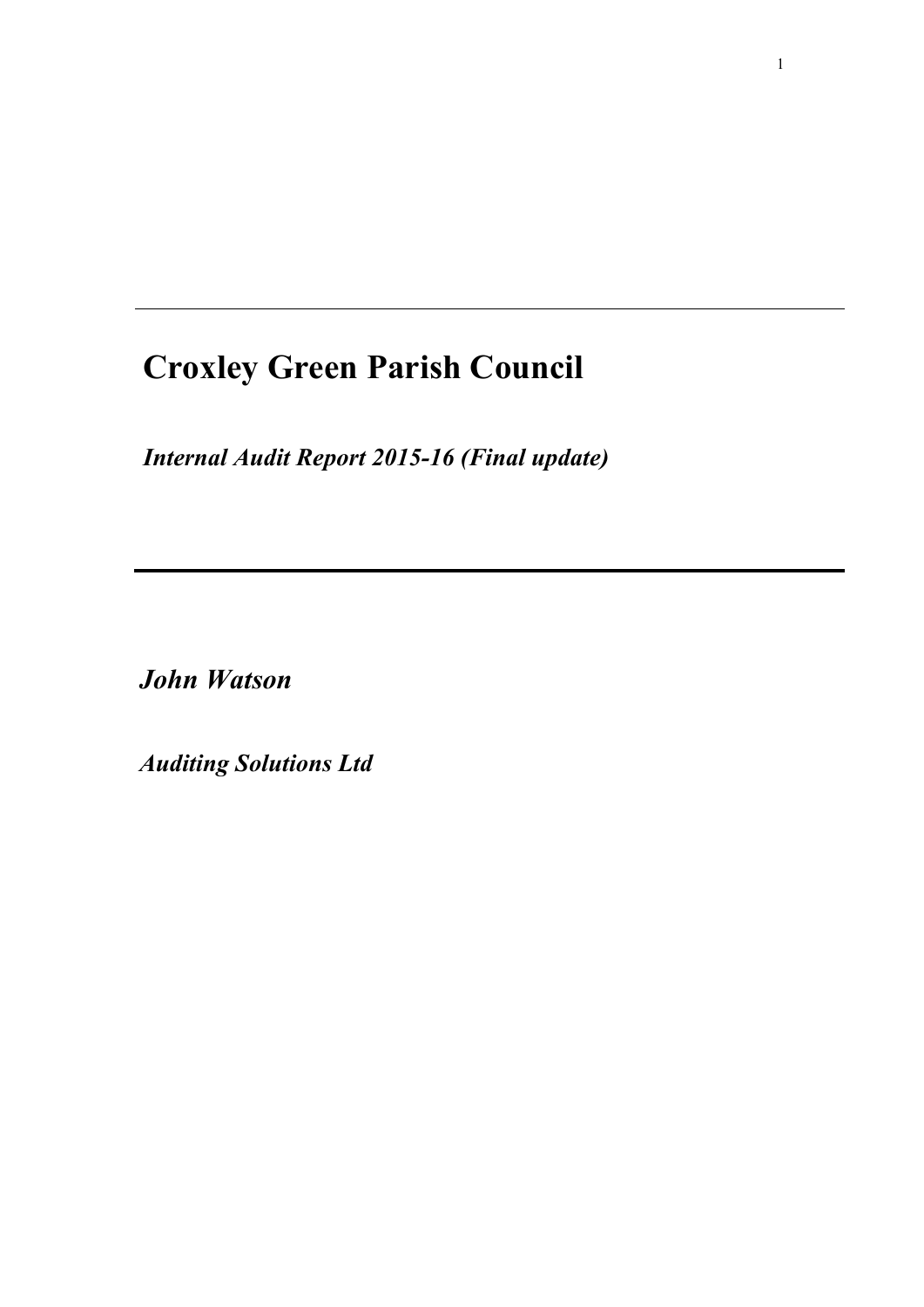### **Background**

All town and parish councils are required by statute to make arrangements for an independent internal audit examination of their accounting records and system of internal control and for the conclusions to be reported each year in the Annual Return. Auditing Solutions Ltd has provided this service the Council since the outset of the "Limited assurance" audit arrangements.

This report sets out the work undertaken in relation to the 2015-16 financial year, during our two visits to the Council, which took place on  $8<sup>th</sup>$  September 2015 and on 6th June 2016.

#### **Internal Audit Approach**

In undertaking our review for the year, we have again had regard to the materiality of transactions and their susceptibility to potential misrecording or misrepresentation in the year-end Statement of Accounts/Annual Return. Our programme of cover has again been designed to afford appropriate assurance that the Council's financial systems remain robust and operate in a manner to ensure effective probity of transactions and to afford a reasonable probability of identifying any material errors or possible abuse of the Council's own and the national statutory regulatory framework. The programme is also designed to facilitate our completion of the 'Internal Audit Report' in the Council's Annual Return, which requires independent assurance over a number of internal control objectives.

### **Overall Conclusion**

We have concluded that, on the basis of the programme of work undertaken this year, the Council has again maintained adequate and effective internal control arrangements. We are again pleased to acknowledge the quality of records maintained by the Clerk and thank him for his assistance, which has ensured the smooth progress of our review process.

We have completed and signed the 'Internal Audit Report' in the year's Annual Return, having concluded that, in all significant respects, the control objectives set out in that Report were being achieved throughout the financial year to a standard adequate to meet the needs of the Council.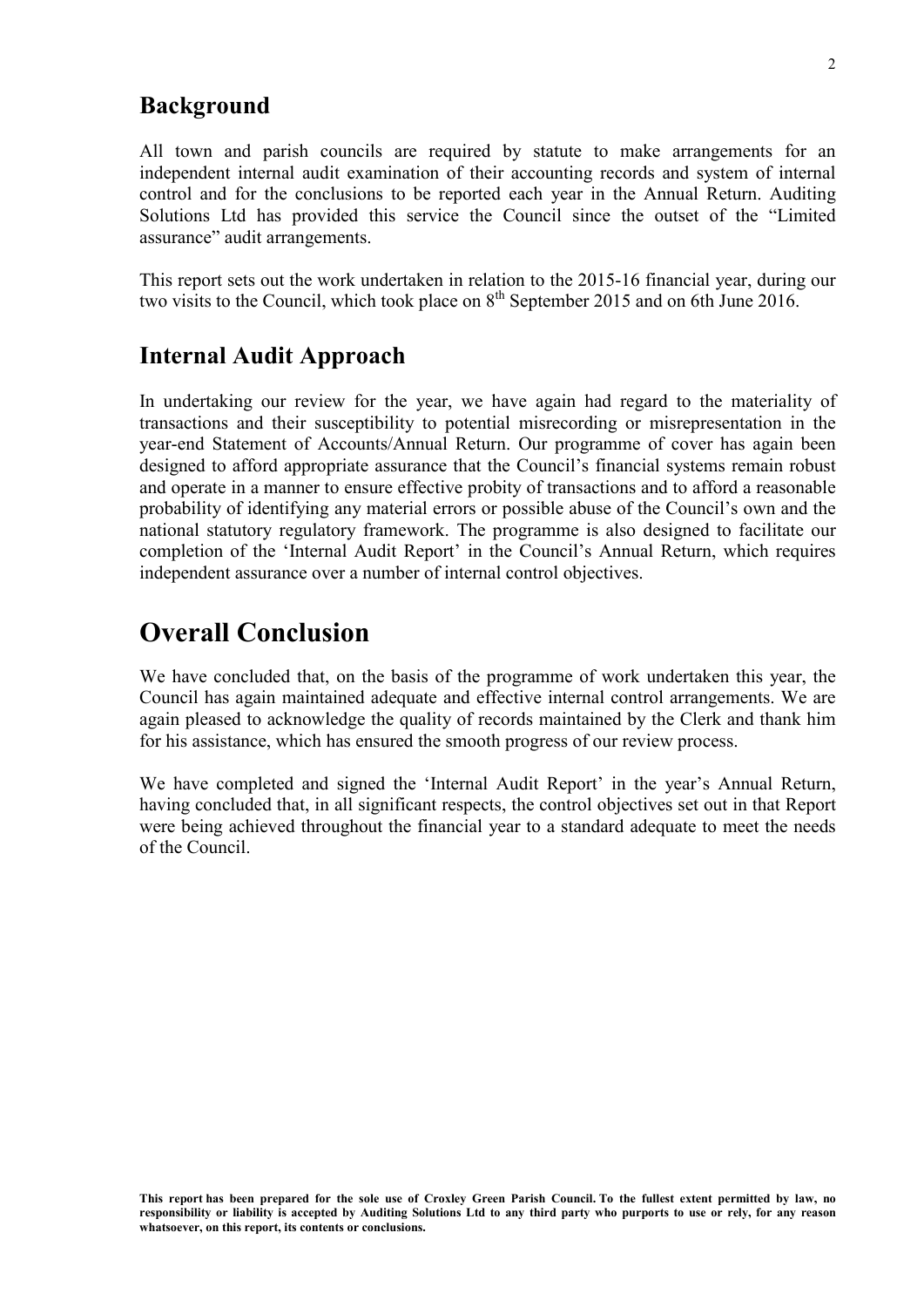## **Detailed Report**

### **Maintenance of Accounting Records & Bank Reconciliations**

Our objective here is to ensure that the accounting records are being maintained accurately and currently and that no anomalous entries appear in cashbooks or financial ledgers. We have:

- $\triangleright$  Agreed the opening Omega trial balance with last year's closing detail and the certified Annual Return;
- $\triangleright$  Checked that a full and effective cost centre and nominal account code structure remains in place;
- $\triangleright$  Ensured that the accounts remained "in balance" at the present date;
- $\triangleright$  Checked and agreed all cashbook detail to bank statements for the months of April and July 2015 and for March 2016;
- $\triangleright$  Reviewed bank reconciliations during the year to ensure their routine and accurate completion, specifically verifying the accuracy of those completed as at 30th April and 31st July, 2015 and as at 31st March 2016;
- $\triangleright$  Examined the back-up procedures in place, which appear effective and sound; and
- $\triangleright$  Verified the accurate disclosure of year-end balances in the detailed accounts and the Annual Return

We have previously noted that the Council holds a savings account with Santander (formally Abbey National) but that the passbook had had not been brought up to date with annual interest added. A provision has been made in the accounts for this interest and we are pleased to report that, subsequent to our visit, the Clerk had rectified this situation and provided us with a copy of the updated passbook.

#### *Conclusions*

*We are pleased to report that there are no apparent issues in this area of our review warranting formal comment or recommendation.* 

### **Review of Corporate Governance**

Our objective here is to ensure that the Council has a robust regulatory framework in place that Council and Committee meetings are conducted in accordance with the adopted Standing Orders and that, as far as we are able to ascertain, no actions of a potentially unlawful nature have been or are being considered for implementation. We also aim to ensure that appropriate policies, procedures and protocols are in place to prevent and provide a reasonable assurance of the detection of any fraudulent or corrupt activity.

We note that revised Standing Orders and Financial Regulations were reviewed and adopted by the Council in February 2014. These have been subsequently amended to incorporate the requirements of the £25,000 tender limit. In this regard we would, however, draw the Clerk and members attention to the revised EU Regulations in relation to contracting and tendering, specifically in the need to formally advertise any contractual work in excess of £25,000 in Government Contract Finder Website.

**Croxley Green PC: 2015-16 (Final update)** 

**22/06/2016 Auditing Solutions Ltd**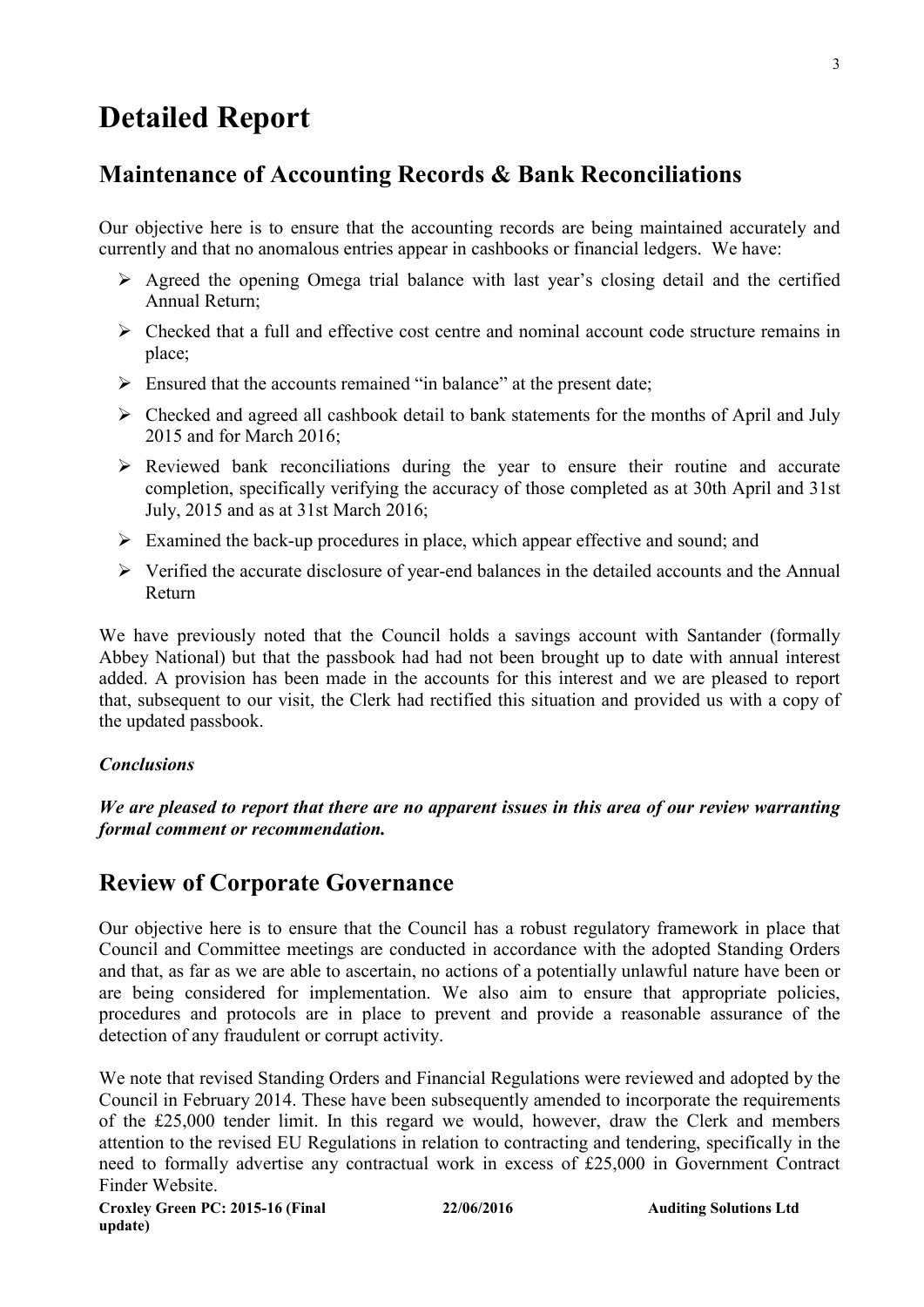We have reviewed the Council's minutes for the year to identify whether or not any issues exist that may have an adverse effect, through litigation or other causes, on the Council's future financial stability. We also note that consideration of the adoption of the General Power of Competence has still to be undertaken.

#### *Conclusions*

*We are pleased to report that there are no apparent issues in this area of our review warranting formal comment or recommendation.* 

### **Review of Expenditure**

Our aim here is to ensure that: -

- $\triangleright$  Council resources are released in accordance with the Council's approved procedures and budgets;
- $\triangleright$  Payments are supported by appropriate documentation, either in the form of an original trade invoice or other appropriate form of document confirming the payment as due and/or an acknowledgement of receipt is obtained, where no other form of invoice is available;
- $\triangleright$  The correct expense codes have been applied to invoices when processed; and
- $\triangleright$  VAT has been appropriately identified and coded to the control account for periodic recovery and that submissions have been returned in a timely manner.

We have completed our testing in this area examining a sample of 32 payments processed to date, each individually in excess of £2,000, plus a more random sample of every twenty fifth payment, as recorded in the cashbook. Our test sample totals £91,227 and equates to 60% of the value of non-salary related payments.

We are pleased to note that the VAT claims for the half year to 30th September 2015 and 31st March 2016 have been submitted to HMR&C and that the amount of the latter claim has been correctly reflected as a year end debtor in the Annual Return.

#### *Conclusions*

*We are pleased to report that there are no apparent issues in this area of our review warranting formal comment or recommendation.* 

### **Assessment and Management of Risk**

Our aim here is to ensure that the Council has put in place appropriate arrangements to identify all potential areas of risk of both a financial and health and safety nature, whilst also ensuring that appropriate arrangements exist to monitor and manage those risks in order to minimise the opportunity for their coming to fruition. We have: -

- $\triangleright$  Examined the Council's approach to risk management;
- $\triangleright$  Noted that the Council developed a higher level Risk Management Strategy, which was approved by Council at its March 2014 meeting;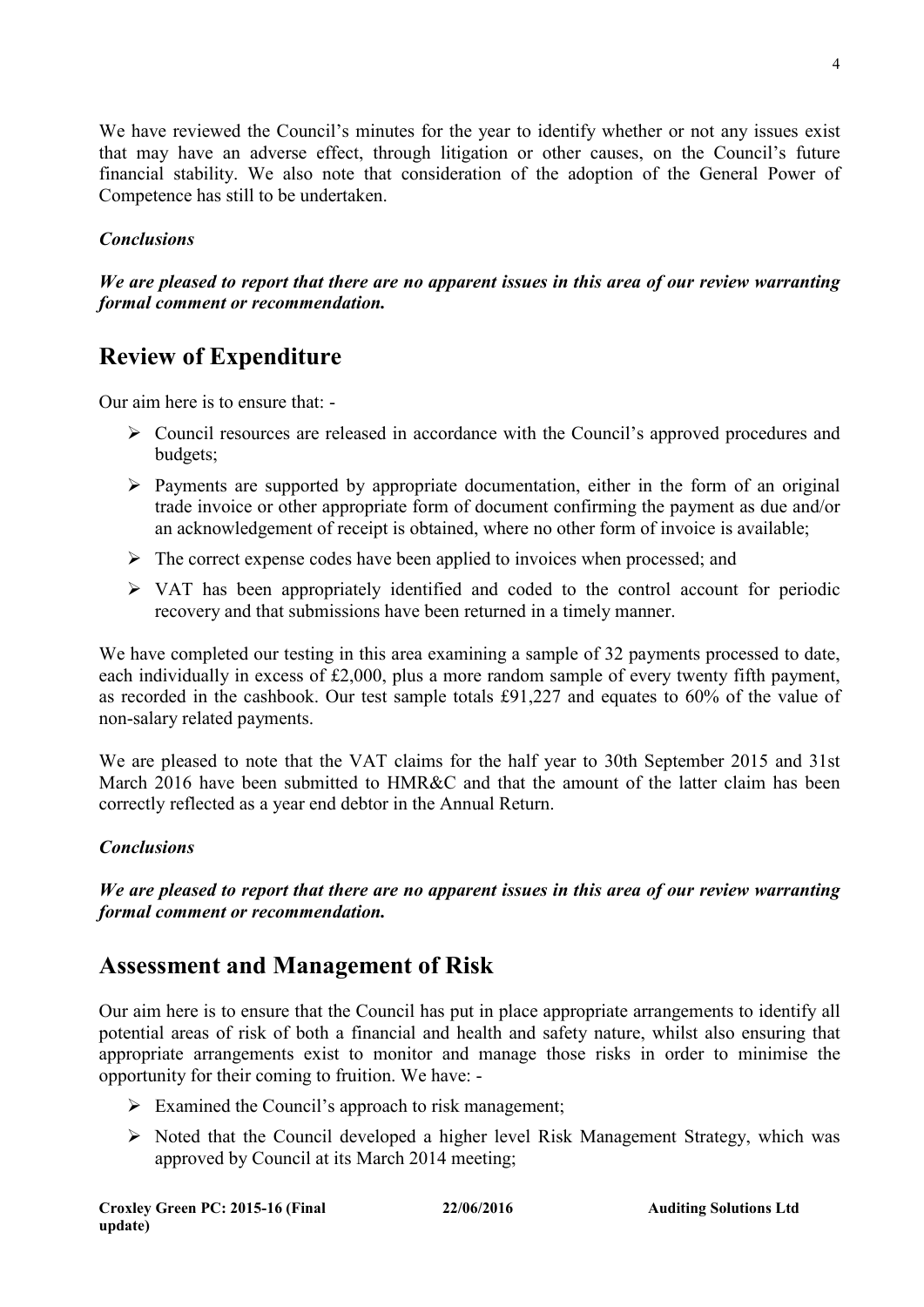- $\triangleright$  Noted that, at their meeting held on 30th July 2015, Council adopted the risk assessment report which utilised the LCRS software; and
- $\triangleright$  Examined the Council's current (to May 2016) insurance policy with Zurich Municipal to ensure that appropriate cover is in place and consider that cover in each area is appropriate to the Council's present needs.

#### *Conclusions*

#### *We are pleased to report that there are no apparent issues in this area of our review warranting formal comment or recommendation.*

### **Precept Determination and Budgetary Control**

Our objective here is to ensure that the Council has a robust procedure in place for identifying and approving its future budgetary requirements and level of precept to be drawn down from the District Council: also, that an effective reporting and monitoring process is in place. We also aim to ensure that the Council retains appropriate funds in general and earmarked reserves to finance its ongoing spending plans, whilst retaining appropriate sums to cover any unplanned expenditure that might arise. To meet this objective we have;

- $\triangleright$  Confirmed that the budget and precept deliberations for 2016-17 were completed satisfactorily, with a precept of £284,021 plus Council Tax Support Grant of £4,277 approved at the Council meeting on 28th January 2016;
- $\triangleright$  Confirmed that the budget is regularly reviewed with the Finance and Administration Committee and full Council continuing to receive regular budget performance reports throughout the year; and
- $\triangleright$  Reviewed the level of retained funds at the year-end, assessing their adequacy to meet the Council's ongoing revenue spending requirements. As at 31st March 2016, the General Fund balance stood at £127,425 which equates to just over five months running costs and is at the upper end of the guidelines of between three and six months. Additionally the Council hold earmarked reserves of £178,132.

#### *Conclusions*

*We are pleased to report that there are no apparent issues in this area of our review warranting formal comment or recommendation.* 

### **Review of Income**

In normal circumstances, the Council's only sources of non-precept income are currently limited to bank interest and "Parish Pump" advertising, together with income arising from the sale of brown caddy bin bags on behalf of TRDC. We note that, in the period under review, there was also income in respect of a Barn Dance.

We further note that the only issue of the Parish Magazine in the period under review did not carry any advertising.

We have reviewed the spreadsheet prepared by the Clerk in respect of the sale of caddy bin bags for the period to 31st March 2016 and note that, following a stock check and reconciliation by the

**Croxley Green PC: 2015-16 (Final update) 22/06/2016 Auditing Solutions Ltd**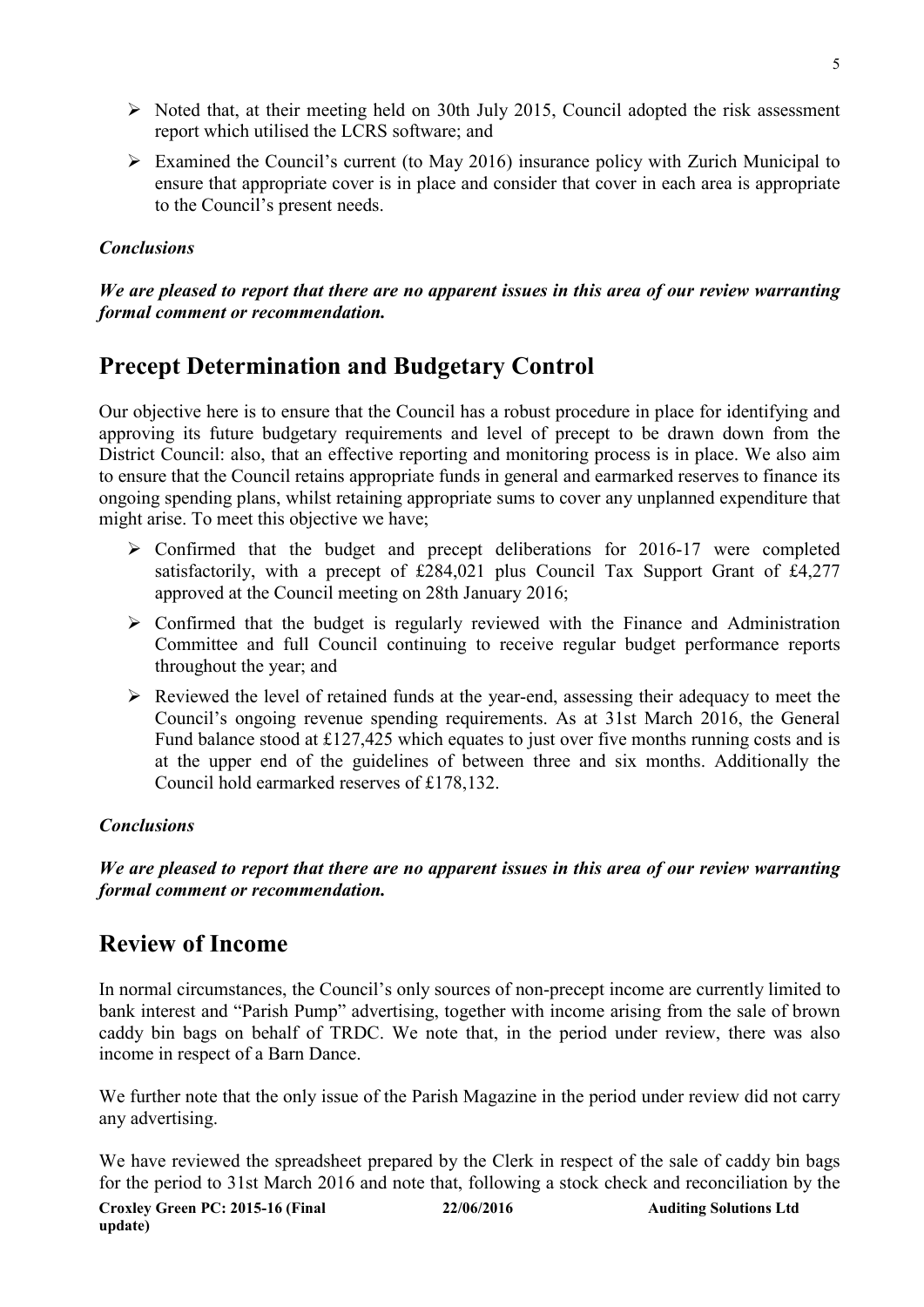Clerk, the sum of £930 was banked on 23rd March against an expected income held of £1,096. We have discussed this with the Clerk and are pleased to note that he has introduced a more stringent system of control.

#### *Conclusions*

*We are pleased to report that there are no significant issues in this area of our review warranting formal comment or recommendation.* 

### **Petty Cash Account/Use of Debit Cards**

The Council does not operate a formal petty cash account, any "out-of-pocket" expenses incurred by the Clerk or his staff being reclaimed through the normal payment processing system.

We note that the Clerk also holds a debit card with a spending limit of £500.

We have checked the use of this card for September and November 2015 with no issues arising.

#### *Conclusions*

*We are pleased to report that there are no apparent issues in this area of our review warranting formal comment or recommendation.*

### **Salaries and Wages**

In examining the Council's payroll function, we aim to confirm that extant legislation is being appropriately observed as regards adherence to the requirements of HM Revenue and Customs (HMRC) legislation as regards the deduction and payment over of income tax and NI contributions, together with meeting the requirements of the local government pension scheme. We note that preparation of the payroll is outsourced with the clerk reviewing and reconciling payroll detail appropriately: we also note that the payroll is subjected to post-payment approval by members. We have:

- $\triangleright$  Verified the gross and net payments after deduction of tax, NI and pension contributions for each of the Council's employees, also verifying the computations of tax, NI and superannuation deductions for August 2015 by reference to the HMRC Basic PAYE Tools software and relevant revised basis for superannuation contribution bandings, as applying from  $1<sup>st</sup>$  April 2015; and
- $\triangleright$  We note that HMRC returns are completed by the company administering the payroll and that the Clerk obtains a monthly report detailing all the deductions and payments made on behalf of the Council.

#### *Conclusions*

*We are pleased to report that there are no apparent issues in this area of our review warranting formal comment or recommendation.* 

### **Asset Register**